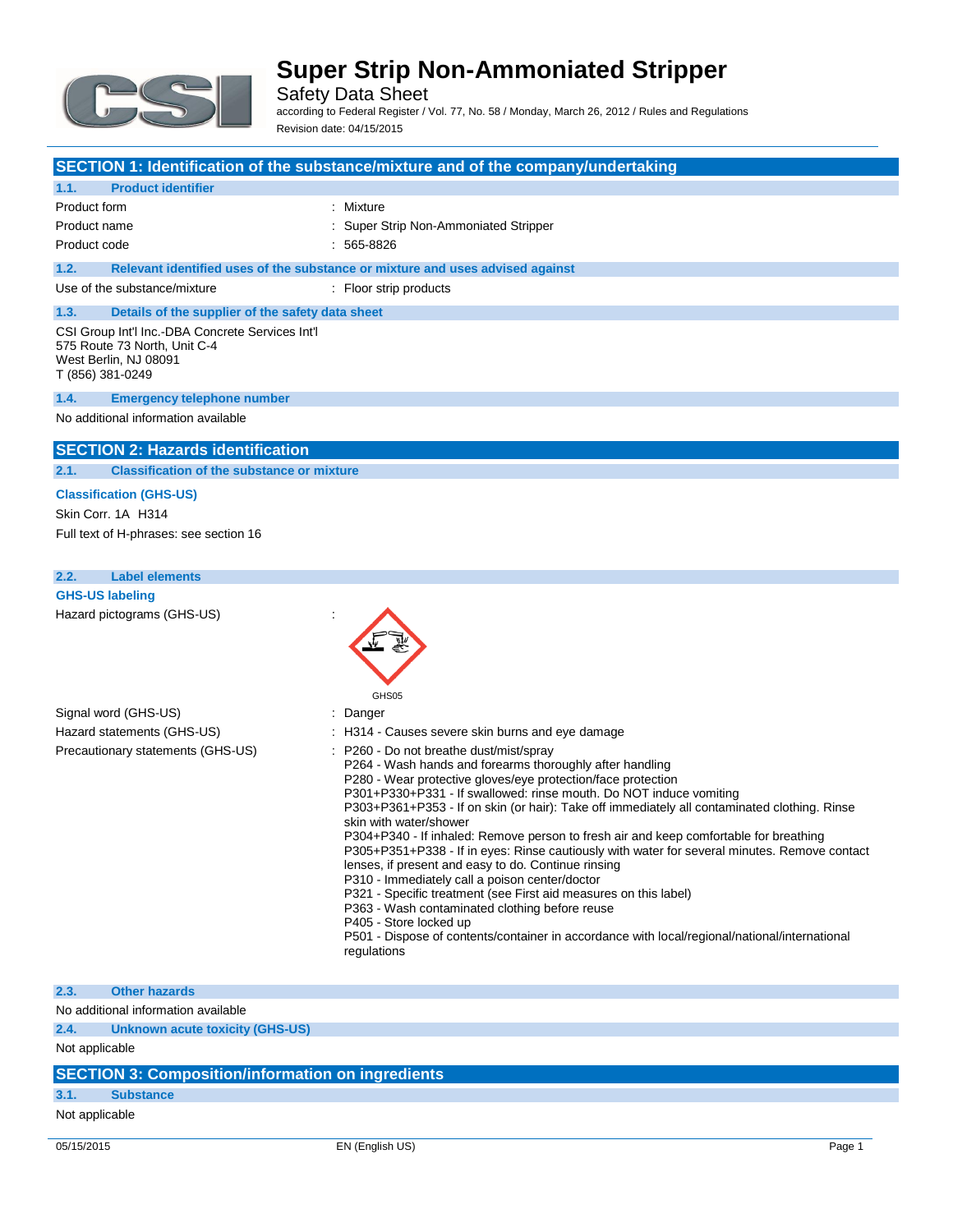Safety Data Sheet

according to Federal Register / Vol. 77, No. 58 / Monday, March 26, 2012 / Rules and Regulations

| 3.2.<br><b>Mixture</b>                                                                                                                                                                                                     |                           |         |                                                                                                                                                                        |
|----------------------------------------------------------------------------------------------------------------------------------------------------------------------------------------------------------------------------|---------------------------|---------|------------------------------------------------------------------------------------------------------------------------------------------------------------------------|
| <b>Name</b>                                                                                                                                                                                                                | <b>Product identifier</b> | $\%$    | <b>Classification (GHS-US)</b>                                                                                                                                         |
| 2-butoxyethanol                                                                                                                                                                                                            | (CAS No) 111-76-2         | $1 - 5$ | Flam. Liq. 4, H227<br>Acute Tox. 4 (Oral), H302<br>Acute Tox. 3 (Dermal), H311<br>Acute Tox. 2 (Inhalation:gas),<br>H330<br>Skin Irrit. 2, H315<br>Eye Irrit. 2A, H319 |
| Disodium metasilicate                                                                                                                                                                                                      | (CAS No) 6834-92-0        | $1 - 5$ | Skin Corr. 1B, H314<br>STOT SE 3, H335                                                                                                                                 |
| Potassium Hydroxide, 45%= <conc<50%, aqueous="" solutions<="" td=""><td>(CAS No) 1310-58-3</td><td><math>1 - 5</math></td><td>Acute Tox. 3 (Oral), H301<br/>Skin Corr. 1A, H314<br/>Aquatic Acute 3, H402</td></conc<50%,> | (CAS No) 1310-58-3        | $1 - 5$ | Acute Tox. 3 (Oral), H301<br>Skin Corr. 1A, H314<br>Aquatic Acute 3, H402                                                                                              |
| 2-aminoethanol                                                                                                                                                                                                             | (CAS No) 141-43-5         | $1 - 5$ | Flam. Liq. 4, H227<br>Acute Tox. 4 (Oral), H302<br>Acute Tox. 4 (Dermal), H312<br>Skin Corr. 1B, H314                                                                  |

#### Full text of H-phrases: see section 16

|            | <b>SECTION 4: First aid measures</b>                                |                                                                                                                                                                               |
|------------|---------------------------------------------------------------------|-------------------------------------------------------------------------------------------------------------------------------------------------------------------------------|
| 4.1.       | <b>Description of first aid measures</b>                            |                                                                                                                                                                               |
|            | First-aid measures general                                          | : Never give anything by mouth to an unconscious person. If you feel unwell, seek medical<br>advice (show the label where possible).                                          |
|            | First-aid measures after inhalation                                 | Remove victim to fresh air and keep at rest in a position comfortable for breathing. Immediately<br>call a poison center or doctor/physician.                                 |
|            | First-aid measures after skin contact                               | Remove/Take off immediately all contaminated clothing. Rinse skin with water/shower.<br>Immediately call a poison center or doctor/physician.                                 |
|            | First-aid measures after eye contact                                | Rinse cautiously with water for several minutes. Remove contact lenses, if present and easy to<br>do. Continue rinsing. Immediately call a poison center or doctor/physician. |
|            | First-aid measures after ingestion                                  | : Rinse mouth. Do NOT induce vomiting. Immediately call a poison center or doctor/physician.                                                                                  |
| 4.2.       | Most important symptoms and effects, both acute and delayed         |                                                                                                                                                                               |
|            | Symptoms/injuries                                                   | : Causes severe skin burns and eye damage.                                                                                                                                    |
| 4.3.       |                                                                     | Indication of any immediate medical attention and special treatment needed                                                                                                    |
|            | No additional information available                                 |                                                                                                                                                                               |
|            | <b>SECTION 5: Firefighting measures</b>                             |                                                                                                                                                                               |
| 5.1.       | <b>Extinguishing media</b>                                          |                                                                                                                                                                               |
|            | Suitable extinguishing media                                        | : Foam. Dry powder. Carbon dioxide. Water spray. Sand.                                                                                                                        |
|            | Unsuitable extinguishing media                                      | Do not use a heavy water stream.                                                                                                                                              |
| 5.2.       | Special hazards arising from the substance or mixture               |                                                                                                                                                                               |
| Reactivity |                                                                     | : Thermal decomposition generates : corrosive vapors.                                                                                                                         |
| 5.3.       | <b>Advice for firefighters</b>                                      |                                                                                                                                                                               |
|            | Firefighting instructions                                           | : Use water spray or fog for cooling exposed containers. Exercise caution when fighting any<br>chemical fire. Prevent fire-fighting water from entering environment.          |
|            | Protection during firefighting                                      | : Do not enter fire area without proper protective equipment, including respiratory protection.                                                                               |
|            | <b>SECTION 6: Accidental release measures</b>                       |                                                                                                                                                                               |
| 6.1.       | Personal precautions, protective equipment and emergency procedures |                                                                                                                                                                               |
| 6.1.1.     | For non-emergency personnel                                         |                                                                                                                                                                               |
|            | <b>Emergency procedures</b>                                         | : Evacuate unnecessary personnel.                                                                                                                                             |
| 6.1.2.     | For emergency responders                                            |                                                                                                                                                                               |
|            | Protective equipment                                                | Equip cleanup crew with proper protection.                                                                                                                                    |
|            | Emergency procedures                                                | : Ventilate area.                                                                                                                                                             |
| 6.2.       | <b>Environmental precautions</b>                                    |                                                                                                                                                                               |

Prevent entry to sewers and public waters. Notify authorities if liquid enters sewers or public waters.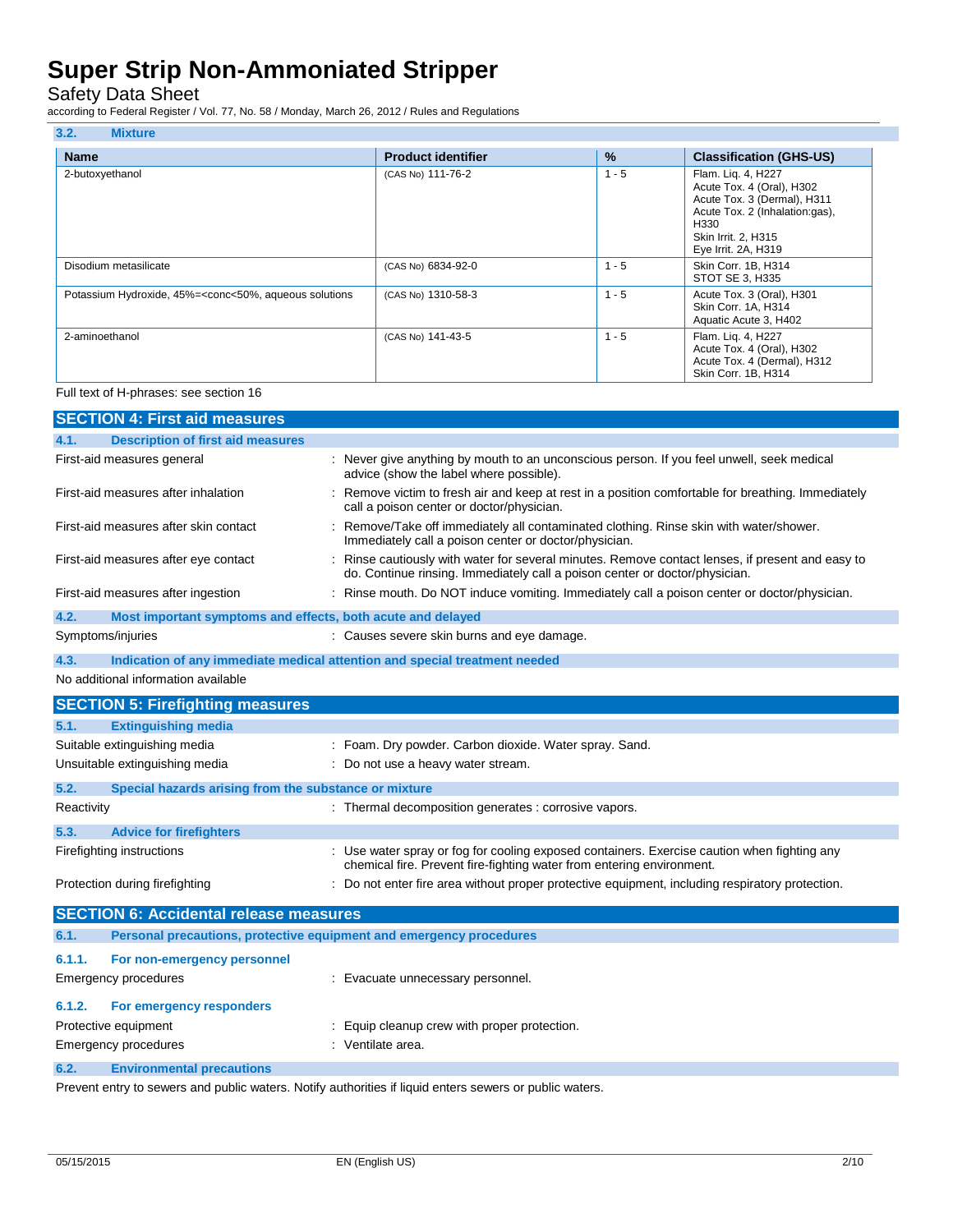Safety Data Sheet

according to Federal Register / Vol. 77, No. 58 / Monday, March 26, 2012 / Rules and Regulations

| 6.3. | Methods and material for containment and cleaning up      |                                                                                                                                                                                          |
|------|-----------------------------------------------------------|------------------------------------------------------------------------------------------------------------------------------------------------------------------------------------------|
|      | Methods for cleaning up                                   | : Soak up spills with inert solids, such as clay or diatomaceous earth as soon as possible. Collect<br>spillage. Store away from other materials.                                        |
| 6.4. | <b>Reference to other sections</b>                        |                                                                                                                                                                                          |
|      | See Heading 8. Exposure controls and personal protection. |                                                                                                                                                                                          |
|      | <b>SECTION 7: Handling and storage</b>                    |                                                                                                                                                                                          |
| 7.1. | <b>Precautions for safe handling</b>                      |                                                                                                                                                                                          |
|      | Precautions for safe handling                             | : Wash hands and other exposed areas with mild soap and water before eating, drinking or<br>smoking and when leaving work. Provide good ventilation in process area to prevent formation |

|      | Hygiene measures                                             | of vapor. Do not breathe dust/mist/spray. Avoid contact during pregnancy/while nursing.<br>: Wash hands and forearms thoroughly after handling.                                                              |
|------|--------------------------------------------------------------|--------------------------------------------------------------------------------------------------------------------------------------------------------------------------------------------------------------|
| 7.2. | Conditions for safe storage, including any incompatibilities |                                                                                                                                                                                                              |
|      | <b>Technical measures</b>                                    | : Comply with applicable regulations.                                                                                                                                                                        |
|      | Storage conditions                                           | : Keep only in the original container in a cool, well ventilated place away from heat, hot surfaces,<br>sparks, open flame and other ignition sources. No smoking. Keep container closed when not in<br>use. |
|      | Incompatible products                                        | : Strong bases. Strong acids.                                                                                                                                                                                |

Incompatible materials **incompatible materials** : Sources of ignition. Direct sunlight.

**7.3. Specific end use(s)**

No additional information available

### **SECTION 8: Exposure controls/personal protection**

| 8.1.<br><b>Control parameters</b>          |                                                                                                          |                       |  |  |
|--------------------------------------------|----------------------------------------------------------------------------------------------------------|-----------------------|--|--|
| <b>Super Strip Non-Ammoniated Stripper</b> |                                                                                                          |                       |  |  |
| <b>ACGIH</b>                               | Not applicable                                                                                           |                       |  |  |
| <b>OSHA</b>                                | Not applicable                                                                                           |                       |  |  |
| Disodium metasilicate (6834-92-0)          |                                                                                                          |                       |  |  |
| <b>ACGIH</b>                               | Not applicable                                                                                           |                       |  |  |
| <b>OSHA</b>                                | Not applicable                                                                                           |                       |  |  |
|                                            | Potassium Hydroxide, 45%= <conc<50%, (1310-58-3)<="" aqueous="" solutions="" td=""><td></td></conc<50%,> |                       |  |  |
| <b>ACGIH</b>                               | ACGIH Ceiling (mg/m <sup>3</sup> )                                                                       | $2 \text{ mg/m}^3$    |  |  |
| <b>ACGIH</b>                               | Remark (ACGIH)                                                                                           | URT, eye, & skin irr  |  |  |
| <b>OSHA</b>                                | Not applicable                                                                                           |                       |  |  |
| 2-butoxyethanol (111-76-2)                 |                                                                                                          |                       |  |  |
| <b>ACGIH</b>                               | ACGIH TWA (ppm)                                                                                          | 20 ppm                |  |  |
| <b>ACGIH</b>                               | ACGIH STEL (ppm)                                                                                         | 20 ppm                |  |  |
| <b>ACGIH</b>                               | Remark (ACGIH)                                                                                           | Eye & URT irr         |  |  |
| <b>OSHA</b>                                | OSHA PEL (TWA) (mg/m <sup>3</sup> )                                                                      | 240 mg/m <sup>3</sup> |  |  |
| <b>OSHA</b>                                | OSHA PEL (TWA) (ppm)<br>50 ppm                                                                           |                       |  |  |
| 2-aminoethanol (141-43-5)                  |                                                                                                          |                       |  |  |
| <b>ACGIH</b>                               | ACGIH TWA (ppm)                                                                                          | 3 ppm                 |  |  |
| <b>ACGIH</b>                               | ACGIH STEL (ppm)                                                                                         | 3 ppm                 |  |  |
| <b>ACGIH</b>                               | Remark (ACGIH)                                                                                           | Eye & skin irr        |  |  |
| <b>OSHA</b>                                | OSHA PEL (TWA) (mg/m <sup>3</sup> )                                                                      | $6$ mg/m <sup>3</sup> |  |  |
| <b>OSHA</b>                                | OSHA PEL (TWA) (ppm)                                                                                     | 3 ppm                 |  |  |

**8.2. Exposure controls**

Personal protective equipment : Avoid all unnecessary exposure.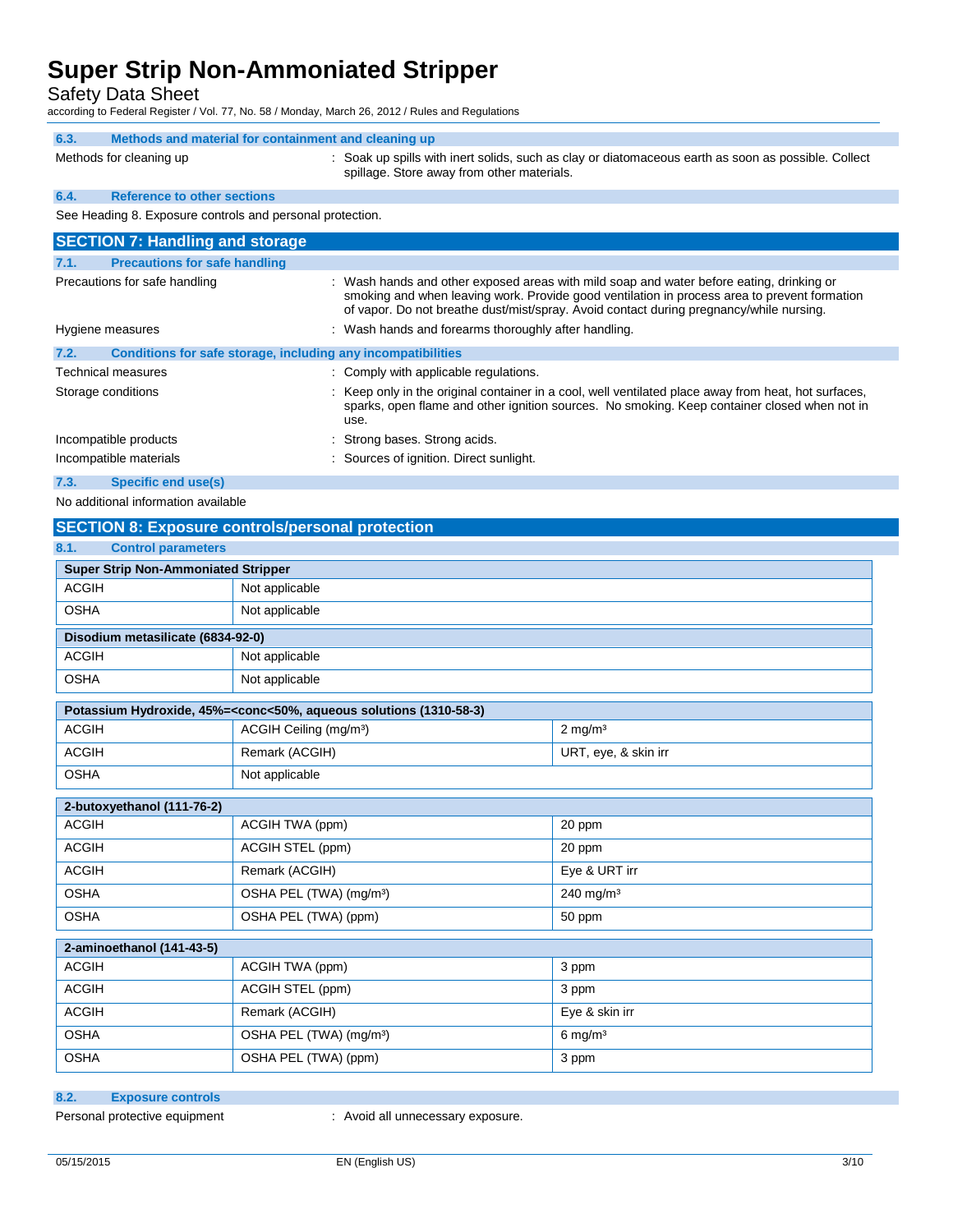Safety Data Sheet

according to Federal Register / Vol. 77, No. 58 / Monday, March 26, 2012 / Rules and Regulations

| Hand protection          | : Wear protective gloves/eye protection/face protection protective gloves. |
|--------------------------|----------------------------------------------------------------------------|
| Eye protection           | : Chemical goggles or face shield.                                         |
| Skin and body protection | : Wear suitable protective clothing.                                       |
| Respiratory protection   | : Wear appropriate mask.                                                   |
| Other information        | : Do not eat, drink or smoke during use.                                   |

### **SECTION 9: Physical and chemical properties**

| Information on basic physical and chemical properties<br>9.1. |                                                                                                                                          |  |
|---------------------------------------------------------------|------------------------------------------------------------------------------------------------------------------------------------------|--|
| Physical state                                                | $:$ Liquid                                                                                                                               |  |
| Color                                                         | Slightly yellow to green                                                                                                                 |  |
| Odor                                                          | Butyl                                                                                                                                    |  |
| Odor threshold                                                | No data available                                                                                                                        |  |
| pH                                                            | 13                                                                                                                                       |  |
| Melting point                                                 | No data available                                                                                                                        |  |
| Freezing point                                                | No data available                                                                                                                        |  |
| Boiling point                                                 | 212 - 220 °F                                                                                                                             |  |
| Flash point                                                   | $\geq 200$ °F                                                                                                                            |  |
| Relative evaporation rate (butyl acetate=1)                   | No data available                                                                                                                        |  |
| Flammability (solid, gas)                                     | No data available                                                                                                                        |  |
| <b>Explosion limits</b>                                       | No data available                                                                                                                        |  |
| <b>Explosive properties</b>                                   | No data available                                                                                                                        |  |
| Oxidizing properties                                          | No data available                                                                                                                        |  |
| Vapor pressure                                                | No data available                                                                                                                        |  |
| Relative density                                              | 1.03                                                                                                                                     |  |
| Relative vapor density at 20 °C                               | Same as water                                                                                                                            |  |
| Solubility                                                    | Soluble in water.<br>Water: Solubility in water of component(s) of the mixture :<br>$\cdot$ : > 18 g/100ml $\cdot$ : $\cdot$ : $\cdot$ : |  |
| Log Pow                                                       | No data available                                                                                                                        |  |
| Log Kow                                                       | No data available                                                                                                                        |  |
| Auto-ignition temperature                                     | No data available                                                                                                                        |  |
| Decomposition temperature                                     | No data available                                                                                                                        |  |
| Viscosity                                                     | No data available                                                                                                                        |  |
| Viscosity, kinematic                                          | No data available                                                                                                                        |  |
| Viscosity, dynamic                                            | No data available                                                                                                                        |  |

#### **9.2. Other information**

No additional information available

#### **SECTION 10: Stability and reactivity**

#### **10.1. Reactivity**

Thermal decomposition generates : corrosive vapors.

### **10.2. Chemical stability**

Stable under normal conditions. Not established.

#### **10.3. Possibility of hazardous reactions**

Not established.

#### **10.4. Conditions to avoid**

Direct sunlight. Extremely high or low temperatures.

### **10.5. Incompatible materials**

Strong acids. Strong bases.

#### **10.6. Hazardous decomposition products**

Fume. Carbon monoxide. Carbon dioxide. Thermal decomposition generates : corrosive vapors.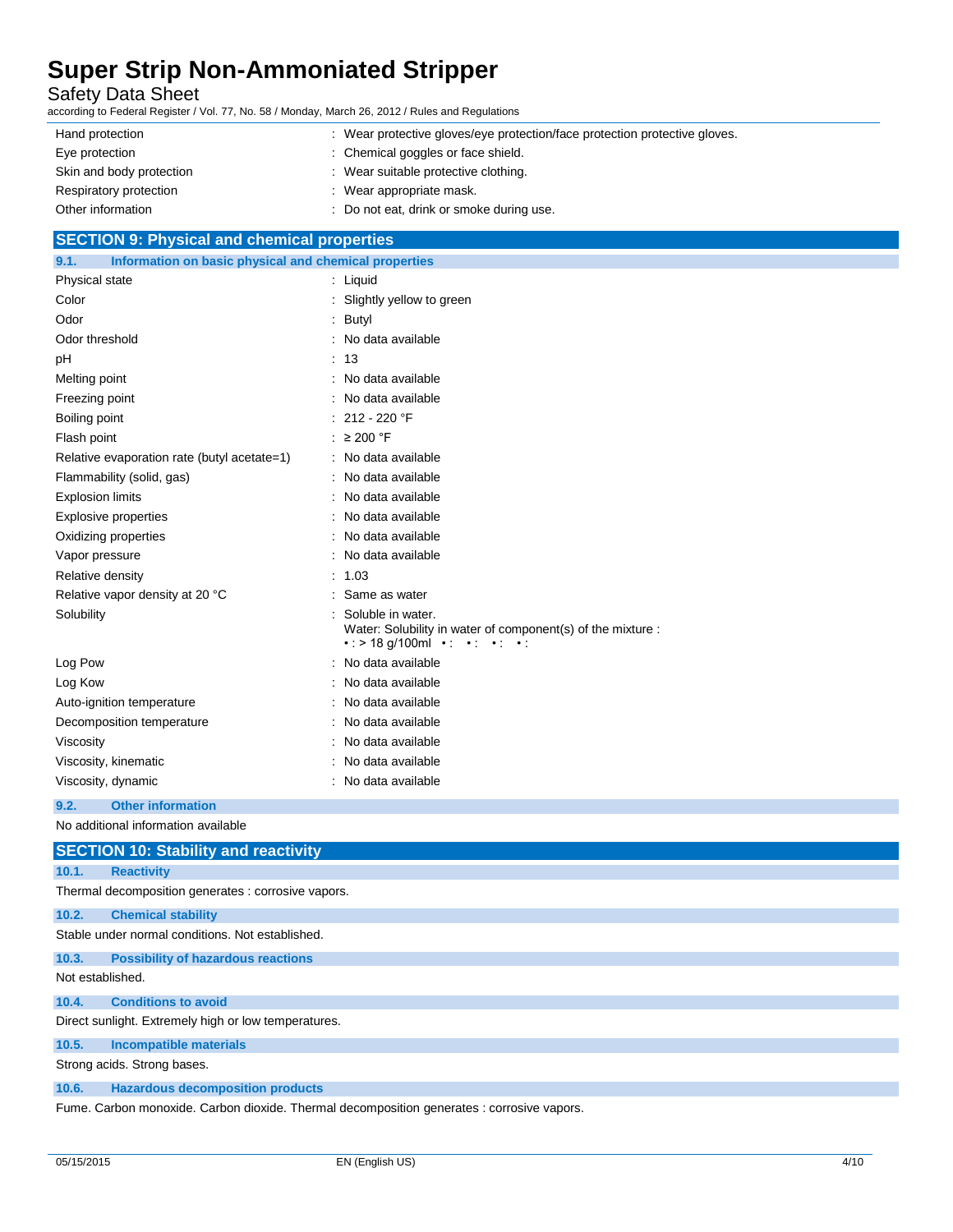Safety Data Sheet

according to Federal Register / Vol. 77, No. 58 / Monday, March 26, 2012 / Rules and Regulations

### **SECTION 11: Toxicological information**

#### **11.1. Information on toxicological effects**

| Acute toxicity                                                                                           | : Not classified                                                                                                                                                            |  |
|----------------------------------------------------------------------------------------------------------|-----------------------------------------------------------------------------------------------------------------------------------------------------------------------------|--|
| Disodium metasilicate (6834-92-0)                                                                        |                                                                                                                                                                             |  |
| LD50 dermal rat                                                                                          | > 5000 mg/kg body weight (Rat; Read-across; OECD 402: Acute Dermal Toxicity)                                                                                                |  |
| Potassium Hydroxide, 45%= <conc<50%, (1310-58-3)<="" aqueous="" solutions="" td=""><td></td></conc<50%,> |                                                                                                                                                                             |  |
| LD50 oral rat                                                                                            | 273 mg/kg (Rat)                                                                                                                                                             |  |
| ATE US (oral)                                                                                            | 273.000 mg/kg body weight                                                                                                                                                   |  |
| 2-butoxyethanol (111-76-2)                                                                               |                                                                                                                                                                             |  |
| LD50 oral rat                                                                                            | 530 mg/kg (Rat; Equivalent or similar to OECD 401; Literature study; 1746 mg/kg bodyweight;<br>Rat; Experimental value)                                                     |  |
| LD50 dermal rat                                                                                          | > 2000 mg/kg body weight (Rat; Experimental value; OECD 402: Acute Dermal Toxicity)                                                                                         |  |
| LD50 dermal rabbit                                                                                       | 435 mg/kg body weight (Rabbit; Experimental value; OECD 402: Acute Dermal Toxicity; 435<br>mg/kg bodyweight; Rabbit; Weight of evidence; Equivalent or similar to OECD 402) |  |
| LC50 inhalation rat (mg/l)                                                                               | 2.17 mg/l/4h (Rat; Experimental value; 2.35 mg/l/4h; Rat; Experimental value)                                                                                               |  |
| LC50 inhalation rat (ppm)                                                                                | 450 - 486 ppm/4h 450-486, Rat                                                                                                                                               |  |
| ATE US (oral)                                                                                            | 530.000 mg/kg body weight                                                                                                                                                   |  |
| ATE US (dermal)                                                                                          | 435.000 mg/kg body weight                                                                                                                                                   |  |
| ATE US (gases)                                                                                           | 450.000 ppmV/4h                                                                                                                                                             |  |
| ATE US (vapors)                                                                                          | 2.170 mg/l/4h                                                                                                                                                               |  |
| ATE US (dust, mist)                                                                                      | 2.170 mg/l/4h                                                                                                                                                               |  |
| 2-aminoethanol (141-43-5)                                                                                |                                                                                                                                                                             |  |
| LD50 oral rat                                                                                            | 1720 mg/kg (Rat)                                                                                                                                                            |  |
| LD50 dermal rabbit                                                                                       | 1018 mg/kg (Rabbit)                                                                                                                                                         |  |
| ATE US (oral)                                                                                            | 1720.000 mg/kg body weight                                                                                                                                                  |  |
| ATE US (dermal)                                                                                          | 1018.000 mg/kg body weight                                                                                                                                                  |  |
| Skin corrosion/irritation                                                                                | Causes severe skin burns and eye damage.                                                                                                                                    |  |
|                                                                                                          | pH: 13                                                                                                                                                                      |  |
| Serious eye damage/irritation                                                                            | : Not classified                                                                                                                                                            |  |
|                                                                                                          | pH: 13                                                                                                                                                                      |  |
| Respiratory or skin sensitization                                                                        | Not classified                                                                                                                                                              |  |
| Germ cell mutagenicity                                                                                   | Not classified                                                                                                                                                              |  |
| Carcinogenicity                                                                                          | : Not classified                                                                                                                                                            |  |
| 2-butoxyethanol (111-76-2)                                                                               |                                                                                                                                                                             |  |
| IARC group                                                                                               | 3 - Not classifiable                                                                                                                                                        |  |
| Reproductive toxicity                                                                                    | : Not classified                                                                                                                                                            |  |
| Specific target organ toxicity (single exposure)                                                         | : Not classified                                                                                                                                                            |  |
|                                                                                                          |                                                                                                                                                                             |  |
| Specific target organ toxicity (repeated<br>exposure)                                                    | : Not classified                                                                                                                                                            |  |
| Aspiration hazard                                                                                        | : Not classified                                                                                                                                                            |  |

Potential Adverse human health effects and symptoms : Based on available data, the classification criteria are not met.

### **SECTION 12: Ecological information**

| 12.1.<br><b>Toxicity</b>          |                                     |      |
|-----------------------------------|-------------------------------------|------|
| Disodium metasilicate (6834-92-0) |                                     |      |
| LC50 fish 1                       | 210 mg/l (96 h; Brachydanio rerio)  |      |
| EC50 Daphnia 1                    | 216 mg/l (96 h; Daphnia magna; GLP) |      |
| LC50 fish 2                       | 2320 mg/l (96 h; Gambusia affinis)  |      |
| EC50 Daphnia 2                    | 632 mg/l (96 h; Lymnaea sp.)        |      |
| 05/15/2015                        | EN (English US)                     | 5/10 |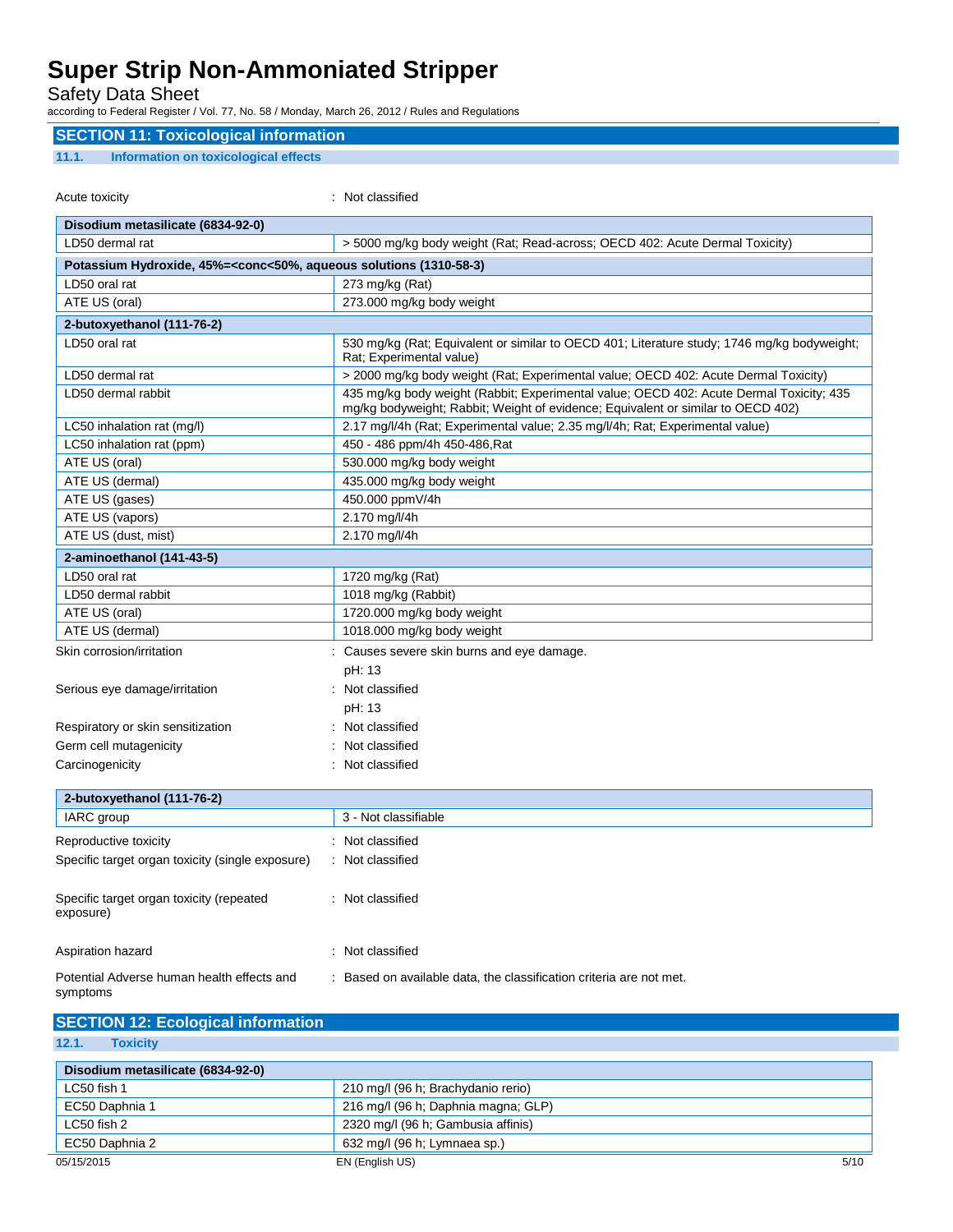Safety Data Sheet

according to Federal Register / Vol. 77, No. 58 / Monday, March 26, 2012 / Rules and Regulations

| Disodium metasilicate (6834-92-0)                                                                        |                                                                                             |
|----------------------------------------------------------------------------------------------------------|---------------------------------------------------------------------------------------------|
| Threshold limit algae 1                                                                                  | 207 mg/l (72 h; Scenedesmus subspicatus; GLP)                                               |
| Potassium Hydroxide, 45%= <conc<50%, (1310-58-3)<="" aqueous="" solutions="" td=""><td></td></conc<50%,> |                                                                                             |
| LC50 fish 1                                                                                              | 28.6 mg/l (24 h; Pisces; Pure substance)                                                    |
| LC50 other aquatic organisms 1                                                                           | 100 - 1000 mg/l (96 h)                                                                      |
| LC50 fish 2                                                                                              | 80 mg/l (96 h; Gambusia affinis; Pure substance)                                            |
| Threshold limit other aquatic organisms 1                                                                | 100 - 1000,96 h                                                                             |
| 2-butoxyethanol (111-76-2)                                                                               |                                                                                             |
| LC50 fish 1                                                                                              | 116 ppm (96 h; Cyprinodon variegatus; Nominal concentration)                                |
| EC50 Daphnia 1                                                                                           | 1700 mg/l (48 h; Daphnia sp.; Nominal concentration)                                        |
| LC50 fish 2                                                                                              | 1341 ppm (96 h; Lepomis macrochirus)                                                        |
| EC50 Daphnia 2                                                                                           | 1720 mg/l (24 h; Daphnia magna)                                                             |
| TLM fish 1                                                                                               | 100 - 1000,96 h; Pisces                                                                     |
| TLM other aquatic organisms 1                                                                            | 100 - 1000,96 h                                                                             |
| Threshold limit algae 1                                                                                  | 900 mg/l (168 h; Scenedesmus quadricauda)                                                   |
| Threshold limit algae 2                                                                                  | 35 mg/l (192 h; Microcystis aeruginosa)                                                     |
| 2-aminoethanol (141-43-5)                                                                                |                                                                                             |
| LC50 fish 1                                                                                              | 150 mg/l 96 h; Salmo gairdneri (Oncorhynchus mykiss)                                        |
| EC50 Daphnia 1                                                                                           | 140 mg/l (24 h; Daphnia magna)                                                              |
| LC50 fish 2                                                                                              | 329.16 mg/l (96 h; Lepomis macrochirus)                                                     |
| TLM fish 1                                                                                               | 100 - 1000,96 h; Pisces                                                                     |
| TLM other aquatic organisms 1                                                                            | 100 - 1000,96 h                                                                             |
| Threshold limit algae 1                                                                                  | 0.97 mg/l (192 h; Scenedesmus quadricauda; Inhibitory)                                      |
| Threshold limit algae 2                                                                                  | 35 mg/l (72 h; Algae)                                                                       |
| 12.2.<br><b>Persistence and degradability</b>                                                            |                                                                                             |
| <b>Super Strip Non-Ammoniated Stripper</b>                                                               |                                                                                             |
| Persistence and degradability                                                                            | Not established.                                                                            |
|                                                                                                          |                                                                                             |
| Disodium metasilicate (6834-92-0)<br>Persistence and degradability                                       | Biodegradability: not applicable. No (test)data on mobility of the substance available. Not |
|                                                                                                          | established.                                                                                |
| Biochemical oxygen demand (BOD)                                                                          | Not applicable                                                                              |
| Chemical oxygen demand (COD)                                                                             | Not applicable                                                                              |
| ThOD                                                                                                     | Not applicable                                                                              |
| BOD (% of ThOD)                                                                                          | Not applicable                                                                              |
| Potassium Hydroxide, 45%= <conc<50%, (1310-58-3)<="" aqueous="" solutions="" td=""><td></td></conc<50%,> |                                                                                             |
| Persistence and degradability                                                                            | Biodegradability: not applicable. No (test)data on mobility of the components available.    |
| Biochemical oxygen demand (BOD)                                                                          | Not applicable                                                                              |
| Chemical oxygen demand (COD)                                                                             | Not applicable                                                                              |
| ThOD                                                                                                     | Not applicable                                                                              |
| BOD (% of ThOD)                                                                                          | Not applicable                                                                              |
| 2-butoxyethanol (111-76-2)                                                                               |                                                                                             |
| Persistence and degradability                                                                            | Readily biodegradable in water. Biodegradable in the soil. Photodegradation in the air.     |
| Biochemical oxygen demand (BOD)                                                                          | 0.71 g $O_2$ /g substance                                                                   |
| Chemical oxygen demand (COD)                                                                             | 2.20 g O <sub>2</sub> /g substance                                                          |
| ThOD                                                                                                     | 2.305 g O <sub>2</sub> /g substance                                                         |
| BOD (% of ThOD)                                                                                          | 0.31 % ThOD                                                                                 |
| 2-aminoethanol (141-43-5)                                                                                |                                                                                             |
| Persistence and degradability                                                                            | Readily biodegradable in water. Biodegradable in the soil.                                  |
| Biochemical oxygen demand (BOD)                                                                          | 0.80 g O <sub>2</sub> /g substance                                                          |
|                                                                                                          |                                                                                             |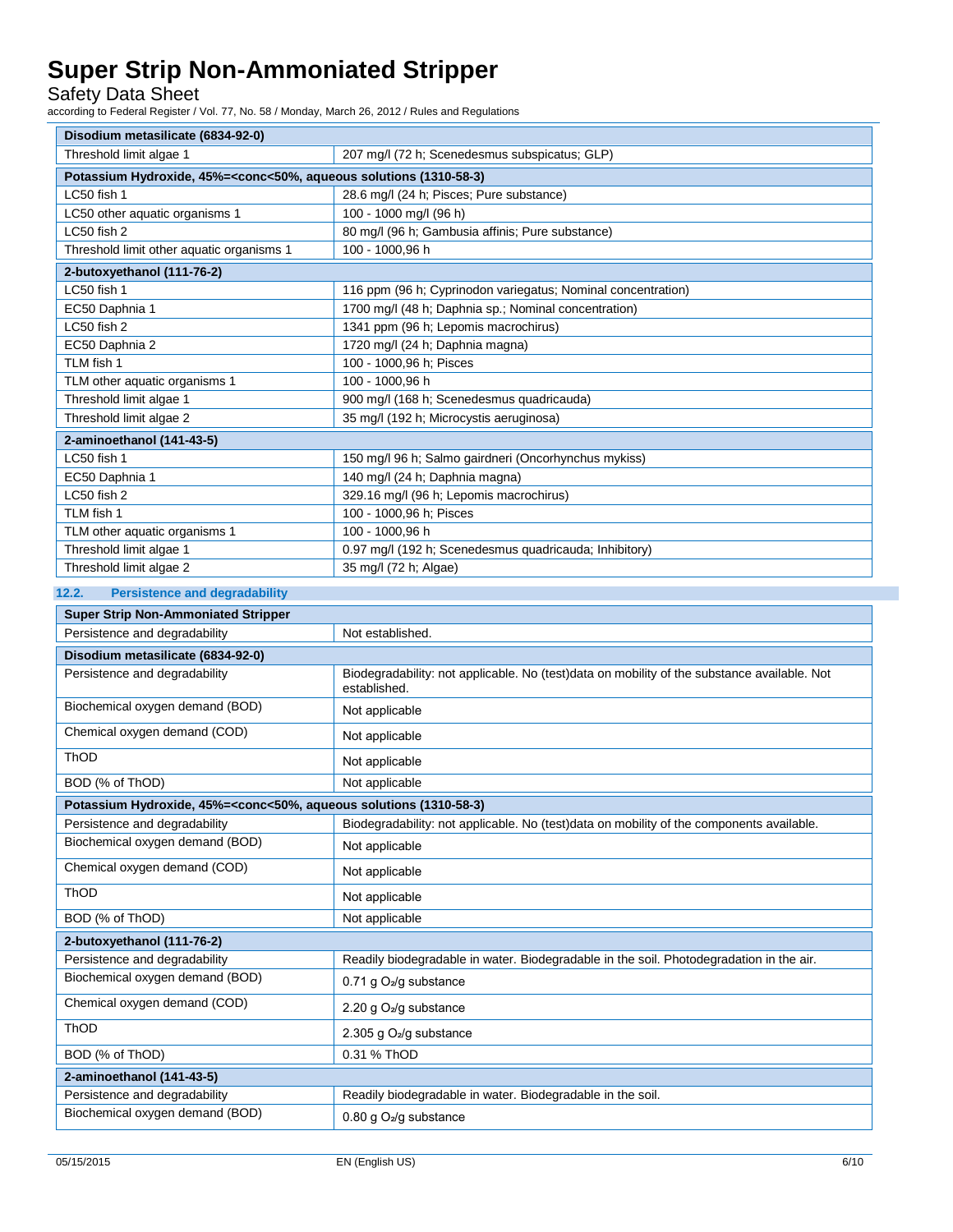| <b>Safety Data Sheet</b><br>according to Federal Register / Vol. 77, No. 58 / Monday, March 26, 2012 / Rules and Regulations |                                                                                                                                                                                |
|------------------------------------------------------------------------------------------------------------------------------|--------------------------------------------------------------------------------------------------------------------------------------------------------------------------------|
| 2-aminoethanol (141-43-5)                                                                                                    |                                                                                                                                                                                |
| Chemical oxygen demand (COD)                                                                                                 | 1.34 g $O_2$ /g substance                                                                                                                                                      |
| ThOD                                                                                                                         | 2.49 g O <sub>2</sub> /g substance                                                                                                                                             |
| BOD (% of ThOD)                                                                                                              | 0.32 % ThOD                                                                                                                                                                    |
| <b>Bioaccumulative potential</b><br>12.3.                                                                                    |                                                                                                                                                                                |
| <b>Super Strip Non-Ammoniated Stripper</b>                                                                                   |                                                                                                                                                                                |
| Bioaccumulative potential                                                                                                    | Not established.                                                                                                                                                               |
| Disodium metasilicate (6834-92-0)                                                                                            |                                                                                                                                                                                |
| Bioaccumulative potential                                                                                                    | Bioaccumulation: not applicable. Not established.                                                                                                                              |
| Potassium Hydroxide, 45%= <conc<50%, (1310-58-3)<="" aqueous="" solutions="" td=""><td></td></conc<50%,>                     |                                                                                                                                                                                |
| Bioaccumulative potential                                                                                                    | Not bioaccumulative.                                                                                                                                                           |
| 2-butoxyethanol (111-76-2)                                                                                                   |                                                                                                                                                                                |
| Log Pow                                                                                                                      | 0.81 (Experimental value; BASF test; 25 °C)                                                                                                                                    |
| Bioaccumulative potential                                                                                                    | Low potential for bioaccumulation (Log Kow < 4).                                                                                                                               |
| 2-aminoethanol (141-43-5)                                                                                                    |                                                                                                                                                                                |
| Log Pow                                                                                                                      | $-1.91$                                                                                                                                                                        |
| Bioaccumulative potential                                                                                                    | Bioaccumulation: not applicable.                                                                                                                                               |
| 12.4.<br><b>Mobility in soil</b>                                                                                             |                                                                                                                                                                                |
| 2-butoxyethanol (111-76-2)                                                                                                   |                                                                                                                                                                                |
| Surface tension                                                                                                              | 0.027 N/m (25 °C)                                                                                                                                                              |
| 2-aminoethanol (141-43-5)                                                                                                    |                                                                                                                                                                                |
| Surface tension                                                                                                              | $0.050$ N/m                                                                                                                                                                    |
| 12.5.<br><b>Other adverse effects</b>                                                                                        |                                                                                                                                                                                |
| Effect on the global warming                                                                                                 | : No known ecological damage caused by this product.                                                                                                                           |
| Other information                                                                                                            | Avoid release to the environment.                                                                                                                                              |
| <b>SECTION 13: Disposal considerations</b>                                                                                   |                                                                                                                                                                                |
| 13.1.<br><b>Waste treatment methods</b>                                                                                      |                                                                                                                                                                                |
| Waste disposal recommendations                                                                                               | Dispose in a safe manner in accordance with local/national regulations. Dispose of<br>contents/container in accordance with local/regional/national/international regulations. |
| Ecology - waste materials                                                                                                    | Avoid release to the environment.                                                                                                                                              |
| <b>SECTION 14: Transport information</b>                                                                                     |                                                                                                                                                                                |
| <b>Department of Transportation (DOT)</b>                                                                                    |                                                                                                                                                                                |
| In accordance with DOT                                                                                                       |                                                                                                                                                                                |
| Transport document description                                                                                               | : NA1760 Compounds, cleaning liquid (Contains Potassium Hydroxide), 8, II                                                                                                      |
| UN-No.(DOT)                                                                                                                  | : NA1760                                                                                                                                                                       |
| Proper Shipping Name (DOT)                                                                                                   | : Compounds, cleaning liquid                                                                                                                                                   |
|                                                                                                                              | Contains Potassium Hydroxide                                                                                                                                                   |
| Transport hazard class(es) (DOT)                                                                                             | : 8 - Class 8 - Corrosive material 49 CFR 173.136                                                                                                                              |
| Hazard labels (DOT)                                                                                                          | : 8 - Corrosive                                                                                                                                                                |
|                                                                                                                              |                                                                                                                                                                                |

Packing group (DOT) **in the case of the COV**  $\cdot$  II - Medium Danger DOT Packaging Non Bulk (49 CFR 173.xxx) : 202 DOT Packaging Bulk (49 CFR 173.xxx) : 242



- 
- 
-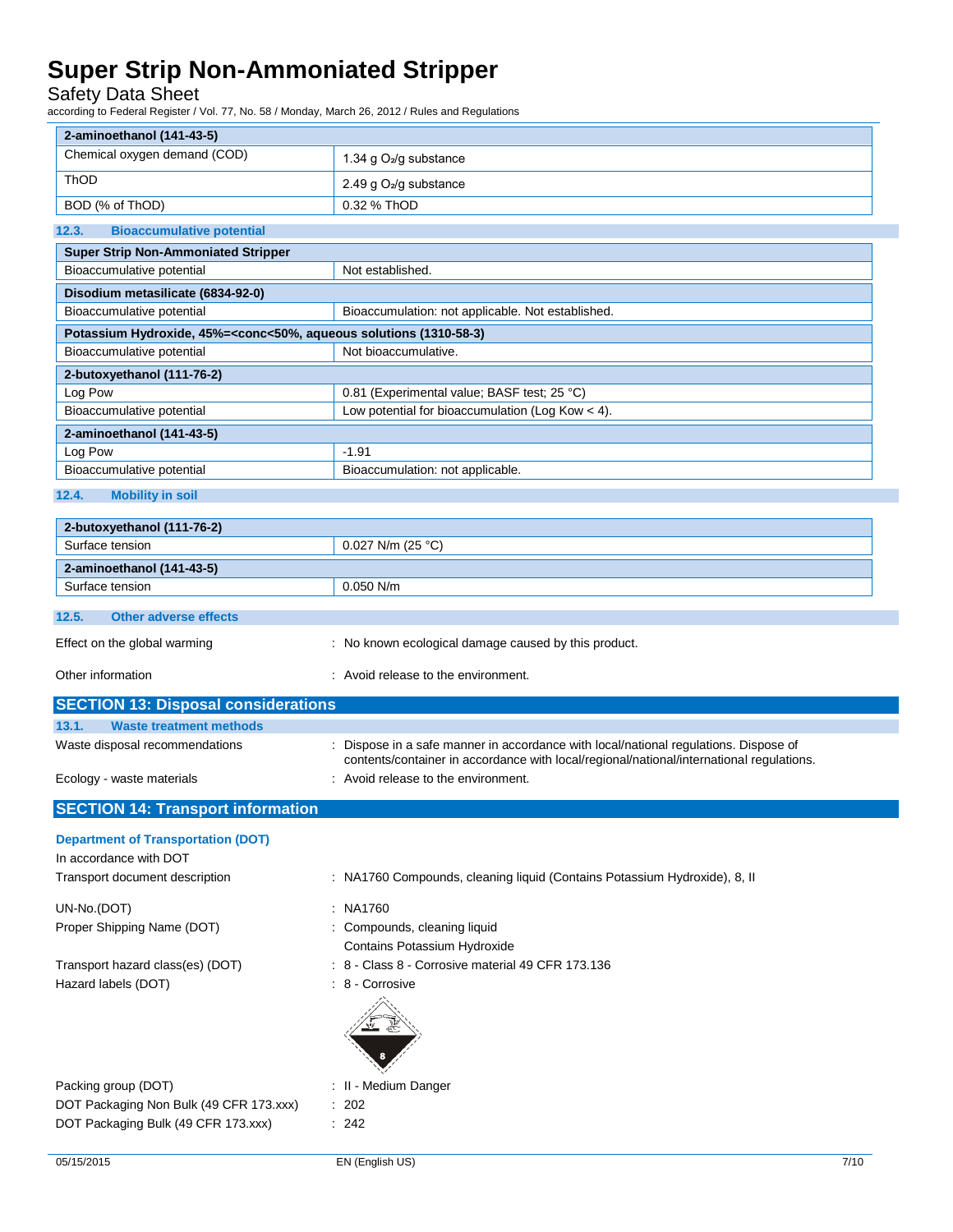Safety Data Sheet

according to Federal Register / Vol. 77, No. 58 / Monday, March 26, 2012 / Rules and Regulations

| <b>DOT Symbols</b>                                                        | : D - Proper shipping name for domestic use only, or to and from Canada, G - Identifies PSN<br>requiring a technical name                                                                                                                                                                                                                                                                                                                                                                                                                                                                                                                                                                                                                                                                                                                                                                                                                                                                                                                                                                                                                                                                                                                                                                                                                                                                                                                                                                                                                                                                                                                                                                                                                                                                                                                             |
|---------------------------------------------------------------------------|-------------------------------------------------------------------------------------------------------------------------------------------------------------------------------------------------------------------------------------------------------------------------------------------------------------------------------------------------------------------------------------------------------------------------------------------------------------------------------------------------------------------------------------------------------------------------------------------------------------------------------------------------------------------------------------------------------------------------------------------------------------------------------------------------------------------------------------------------------------------------------------------------------------------------------------------------------------------------------------------------------------------------------------------------------------------------------------------------------------------------------------------------------------------------------------------------------------------------------------------------------------------------------------------------------------------------------------------------------------------------------------------------------------------------------------------------------------------------------------------------------------------------------------------------------------------------------------------------------------------------------------------------------------------------------------------------------------------------------------------------------------------------------------------------------------------------------------------------------|
| DOT Special Provisions (49 CFR 172.102)                                   | : B2 - MC 300, MC 301, MC 302, MC 303, MC 305, and MC 306 and DOT 406 cargo tanks are<br>not authorized.<br>IB2 - Authorized IBCs: Metal (31A, 31B and 31N); Rigid plastics (31H1 and 31H2); Composite<br>(31HZ1). Additional Requirement: Only liquids with a vapor pressure less than or equal to 110<br>kPa at 50 C (1.1 bar at 122 F), or 130 kPa at 55 C (1.3 bar at 131 F) are authorized.<br>N37 - This material may be shipped in an integrally-lined fiber drum (1G) which meets the<br>general packaging requirements of subpart B of part 173 of this subchapter, the requirements<br>of part 178 of this subchapter at the packing group assigned for the material and to any other<br>special provisions of column 7 of the 172.101 table.<br>T11 - 6 178.274(d)(2) Normal 178.275(d)(3)<br>TP2 - a. The maximum degree of filling must not exceed the degree of filling determined by the<br>following: (image) Where: tr is the maximum mean bulk temperature during transport, tf is the<br>temperature in degrees celsius of the liquid during filling, and a is the mean coefficient of<br>cubical expansion of the liquid between the mean temperature of the liquid during filling (tf) and<br>the maximum mean bulk temperature during transportation (tr) both in degrees celsius. b. For<br>liquids transported under ambient conditions may be calculated using the formula: (image)<br>Where: d15 and d50 are the densities (in units of mass per unit volume) of the liquid at 15 C<br>(59 F) and 50 C (122 F), respectively.<br>TP27 - A portable tank having a minimum test pressure of 4 bar (400 kPa) may be used<br>provided the calculated test pressure is 4 bar or less based on the MAWP of the hazardous<br>material, as defined in 178.275 of this subchapter, where the test pressure is 1.5 times the<br>MAWP. |
| DOT Packaging Exceptions (49 CFR 173.xxx)                                 | : 154                                                                                                                                                                                                                                                                                                                                                                                                                                                                                                                                                                                                                                                                                                                                                                                                                                                                                                                                                                                                                                                                                                                                                                                                                                                                                                                                                                                                                                                                                                                                                                                                                                                                                                                                                                                                                                                 |
| DOT Quantity Limitations Passenger aircraft/rail : 1 L<br>(49 CFR 173.27) |                                                                                                                                                                                                                                                                                                                                                                                                                                                                                                                                                                                                                                                                                                                                                                                                                                                                                                                                                                                                                                                                                                                                                                                                                                                                                                                                                                                                                                                                                                                                                                                                                                                                                                                                                                                                                                                       |
| DOT Quantity Limitations Cargo aircraft only (49 : 30 L<br>CFR 175.75)    |                                                                                                                                                                                                                                                                                                                                                                                                                                                                                                                                                                                                                                                                                                                                                                                                                                                                                                                                                                                                                                                                                                                                                                                                                                                                                                                                                                                                                                                                                                                                                                                                                                                                                                                                                                                                                                                       |
| DOT Vessel Stowage Location                                               | : B - (i) The material may be stowed "on deck" or "under deck" on a cargo vessel and on a<br>passenger vessel carrying a number of passengers limited to not more than the larger of 25<br>passengers, or one passenger per each 3 m of overall vessel length; and (ii) "On deck only" on<br>passenger vessels in which the number of passengers specified in paragraph (k)(2)(i) of this<br>section is exceeded.                                                                                                                                                                                                                                                                                                                                                                                                                                                                                                                                                                                                                                                                                                                                                                                                                                                                                                                                                                                                                                                                                                                                                                                                                                                                                                                                                                                                                                     |
| DOT Vessel Stowage Other                                                  | : 40 - Stow "clear of living quarters"                                                                                                                                                                                                                                                                                                                                                                                                                                                                                                                                                                                                                                                                                                                                                                                                                                                                                                                                                                                                                                                                                                                                                                                                                                                                                                                                                                                                                                                                                                                                                                                                                                                                                                                                                                                                                |
| <b>Additional information</b>                                             |                                                                                                                                                                                                                                                                                                                                                                                                                                                                                                                                                                                                                                                                                                                                                                                                                                                                                                                                                                                                                                                                                                                                                                                                                                                                                                                                                                                                                                                                                                                                                                                                                                                                                                                                                                                                                                                       |
| Other information                                                         | : No supplementary information available.                                                                                                                                                                                                                                                                                                                                                                                                                                                                                                                                                                                                                                                                                                                                                                                                                                                                                                                                                                                                                                                                                                                                                                                                                                                                                                                                                                                                                                                                                                                                                                                                                                                                                                                                                                                                             |

#### **ADR**

No additional information available

#### **Transport by sea**

No additional information available

#### **Air transport**

No additional information available

| <b>SECTION 15: Regulatory information</b>                                                                                     |         |  |  |  |
|-------------------------------------------------------------------------------------------------------------------------------|---------|--|--|--|
| 15.1. US Federal regulations                                                                                                  |         |  |  |  |
| Disodium metasilicate (6834-92-0)                                                                                             |         |  |  |  |
| Not listed on the United States TSCA (Toxic Substances Control Act) inventory                                                 |         |  |  |  |
| Potassium Hydroxide, 45%= <conc<50%, (1310-58-3)<="" aqueous="" solutions="" td=""></conc<50%,>                               |         |  |  |  |
| Listed on the United States TSCA (Toxic Substances Control Act) inventory<br>Not listed on the United States SARA Section 313 |         |  |  |  |
| RQ (Reportable quantity, section 304 of EPA's<br>List of Lists)                                                               | 1000 lb |  |  |  |
| 2-butoxyethanol (111-76-2)                                                                                                    |         |  |  |  |
| Listed on the United States TSCA (Toxic Substances Control Act) inventory                                                     |         |  |  |  |
| 2-aminoethanol (141-43-5)                                                                                                     |         |  |  |  |
| Listed on the United States TSCA (Toxic Substances Control Act) inventory                                                     |         |  |  |  |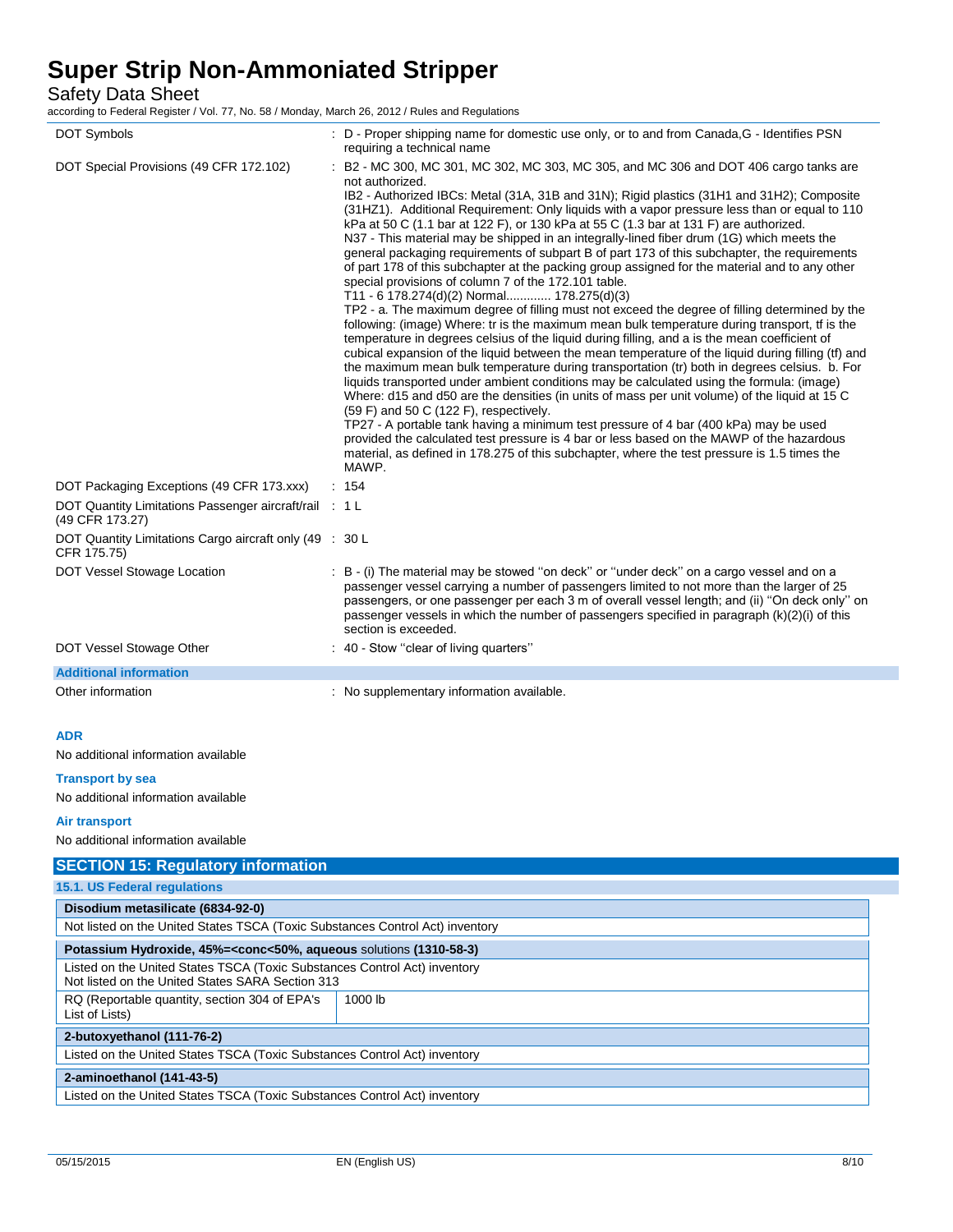### Safety Data Sheet

according to Federal Register / Vol. 77, No. 58 / Monday, March 26, 2012 / Rules and Regulations

#### **15.2. International regulations**

#### **CANADA**

No additional information available

#### **EU-Regulations**

No additional information available

**Classification according to Regulation (EC) No. 1272/2008 [CLP]** No additional information available

**Classification according to Directive 67/548/EEC [DSD] or 1999/45/EC [DPD]** Not classified

### **National regulations**

No additional information available

#### **15.3. US State regulations**

No additional information available

| <b>SECTION 16: Other information</b> |            |
|--------------------------------------|------------|
| Revision date                        | 04/15/2015 |
| Other information                    | None.      |

#### Full text of H-phrases:

| Acute Tox. 2 (Inhalation:gas) | Acute toxicity (inhalation:gas) Category 2                     |
|-------------------------------|----------------------------------------------------------------|
| Acute Tox. 3 (Dermal)         | Acute toxicity (dermal) Category 3                             |
| Acute Tox. 3 (Oral)           | Acute toxicity (oral) Category 3                               |
| Acute Tox. 4 (Dermal)         | Acute toxicity (dermal) Category 4                             |
| Acute Tox. 4 (Oral)           | Acute toxicity (oral) Category 4                               |
| Aquatic Acute 3               | Hazardous to the aquatic environment - Acute Hazard Category 3 |
| Eye Irrit. 2A                 | Serious eye damage/eye irritation Category 2A                  |
| Flam. Lig. 4                  | Flammable liquids Category 4                                   |
| Skin Corr. 1A                 | Skin corrosion/irritation Category 1A                          |
| Skin Corr. 1B                 | Skin corrosion/irritation Category 1B                          |
| Skin Irrit. 2                 | Skin corrosion/irritation Category 2                           |
| STOT SE 3                     | Specific target organ toxicity (single exposure) Category 3    |
| H <sub>227</sub>              | Combustible liquid                                             |
| H301                          | Toxic if swallowed                                             |
| H302                          | Harmful if swallowed                                           |
| H311                          | Toxic in contact with skin                                     |
| H312                          | Harmful in contact with skin                                   |
| H314                          | Causes severe skin burns and eye damage                        |
| H315                          | Causes skin irritation                                         |
| H319                          | Causes serious eye irritation                                  |
| H330                          | Fatal if inhaled                                               |
| H335                          | May cause respiratory irritation                               |
| H402                          | Harmful to aquatic life                                        |
|                               |                                                                |

Health : 2 Moderate Hazard - Temporary or minor injury may occur

Flammability : 0 Minimal Hazard - Materials that will not burn

Physical **inducts** in the slight Hazard - Materials that are normally stable but can become unstable (self-react) at high temperatures and pressures. Materials may react non-violently with water or undergo hazardous polymerization in the absence of inhibitors.

Personal Protection : B

B - Safety glasses, Gloves